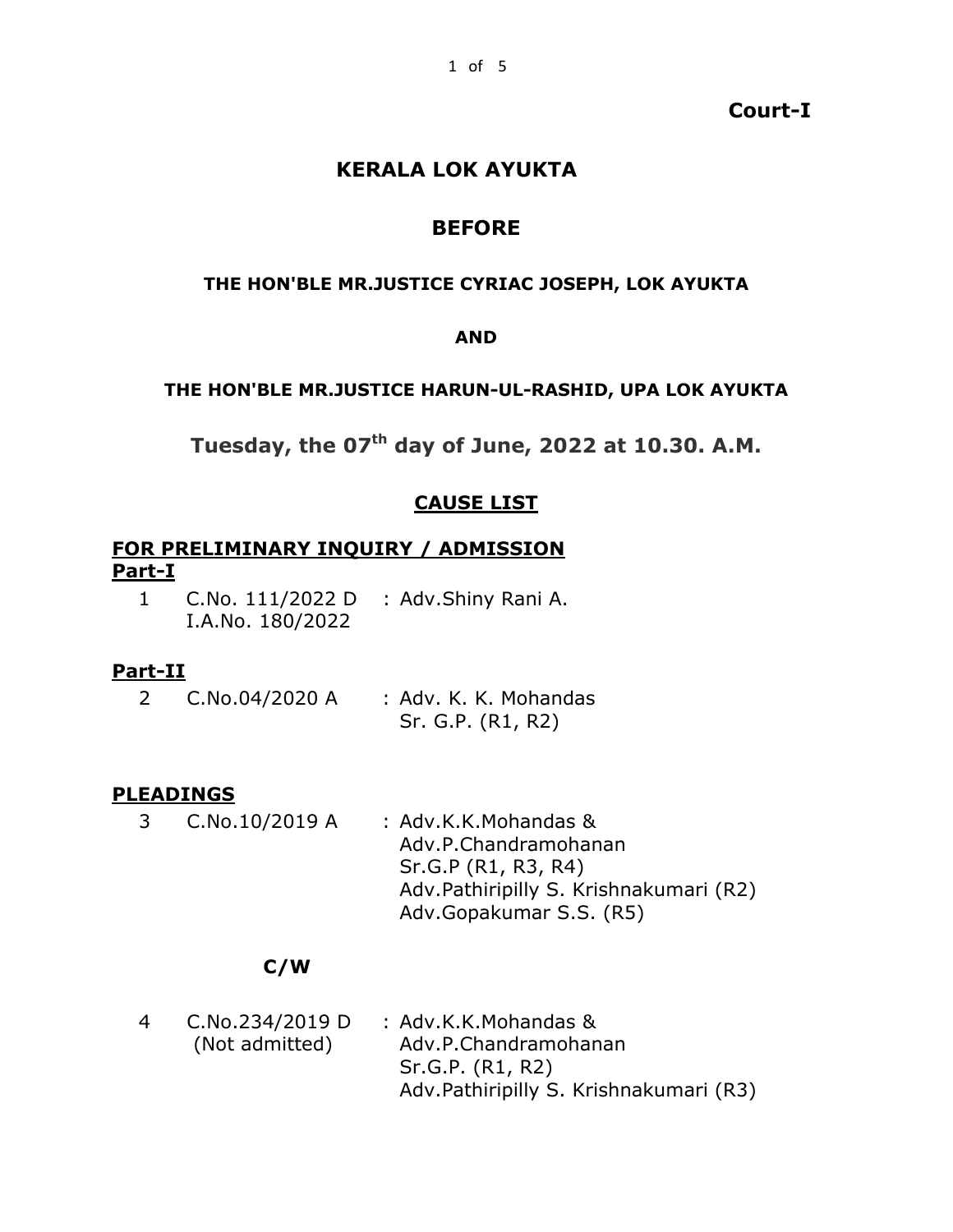5 C.No.196/2021 D : Adv.T.L.Sreeram Sr.G.P. (R1) Adv.Ajith S. Nair (R3) Adv.B.Vasudevan Nair (R4)

# **FOR ACTION TAKEN REPORT/COMPLIANCE REPORT**

6 C.No.597/2018 D : Adv.M.S.Vijaya Chandra Babu & Adv.Jithu S.Babu Sr.G.P (R1, R2) Adv.P.Radhakrishnan (R3)

# **FOR STEPS/EVIDENCE**

7 C.No.1260/2017 B : Adv.R.Ajayakumar & Adv.K.Sasidharan Sr.G.P (R1) Adv.Ajith S.Nair (R2) Adv.S.R.Arun (R3)

# **FOR HEARING ON COMPLAINT**

- 8 C.No.1154/2014 D : Adv.Suresh Babu.P.K Sr.G.P (R1) Adv.E.Velappan (R2, R3)
- 9 C.No.598/2015 D I.A.No.138/2020 : Adv.N.S.Lal Adv.D.Somasundaram (R1 to R18) Sr.G.P (R19 to R27) K.M.Tomy, Superintendent of Police, Spl.Cell, VACB, Ernakulam (Investigating Officer)
- 10 C.No.1539/2015 B : Adv.Kulathoor S.V.Premakumaran Nair Sr.G.P (R1 to R3) Adv.Chandrasenaprasad & Adv.N.P.Prabhakaran (R4, R5)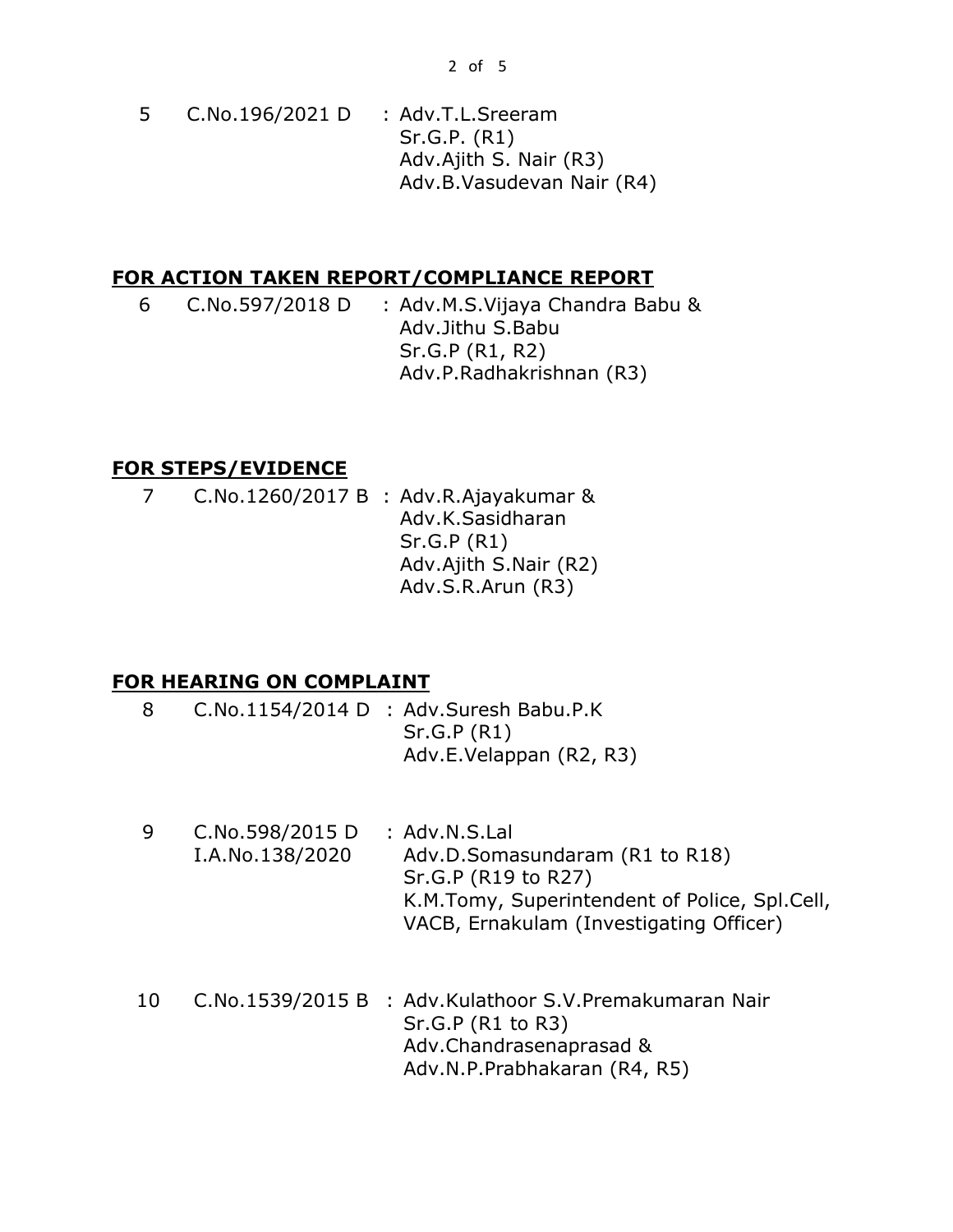# **C/W**

- 11 C.No.1301/2015 C : Adv.Kulathoor S.V.Premakumaran Nair Sr.G.P (R1 to R3) Adv.N.P.Prabhakaran (R4, R5)
- 12 C.No.663/2017 C : Adv.Kanjiramattom T.K. Siraj (Legal Aid Counsel) Sr.G.P. (R1 to R5)
- 13 C.No.1153/2017 D : Adv.K.P.Balakrishnan I.A.No.562/2019 Sr.G.P (R1, R2, R5) Adv.Shaji Chellappan & Adv.Dr.M.Abdul Samad (R3, R4)
- 14 C.No.983/2018 C I.A.No. 99/2020 : Adv.S.Santhy & Adv.R.Santhosh & Adv.C.P.Jagadeesh Sr.G.P (R1 to R3) Adv.E.Velappan (R4, R5)

\*\*\*\*\*\*\*\*\*\*\*\*\*\*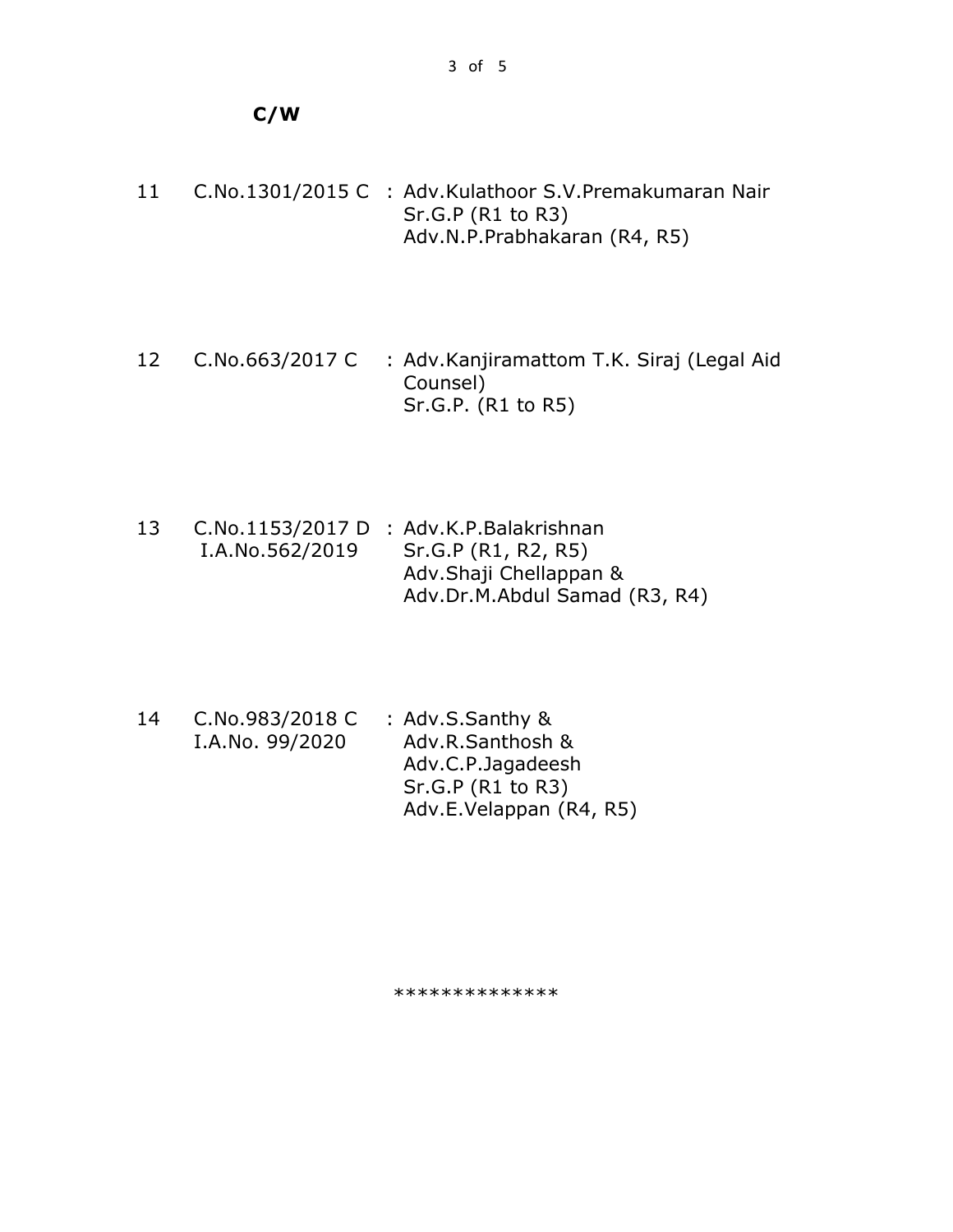## **COURT-II**

# **KERALA LOK AYUKTA**

#### **BEFORE**

#### **THE HON'BLE MR.JUSTICE BABU MATHEW P. JOSEPH, UPA LOK AYUKTA**

# **Tuesday, the 07th day of June, 2022 at 10.30. A.M.**

# **CAUSE LIST FOR PRELIMINARY INQUIRY / ADMISSION Part-I**

Nil

## **Part-II**

1 C.No.1044/2019 A : Adv.J.Fransis I.A.No.1462/2019 Adv.Kallambalam S. Sreekumar (R1 & R2) Sr.G.P. (R3 & R4)

# **FOR RETURN OF NOTICE/ APPEARANCES**

2 C.No. 209/2021 A : Dr. T.K. Mani ( In Person)

# **PLEADINGS**

3 C.No. 10/2022 A : Adv. T.L.Sreeram I. A.No.37/2022 I.A.No.164/2022 Adv.V.Bhuvanendran Nair (R1) Mohanan Nair (R2) (In Person)

# **FOR STAY REPORT**

4 C.No. 460/2011 A : Adv.Anitha Rajendran Sr.G.P. (R1 & R2)